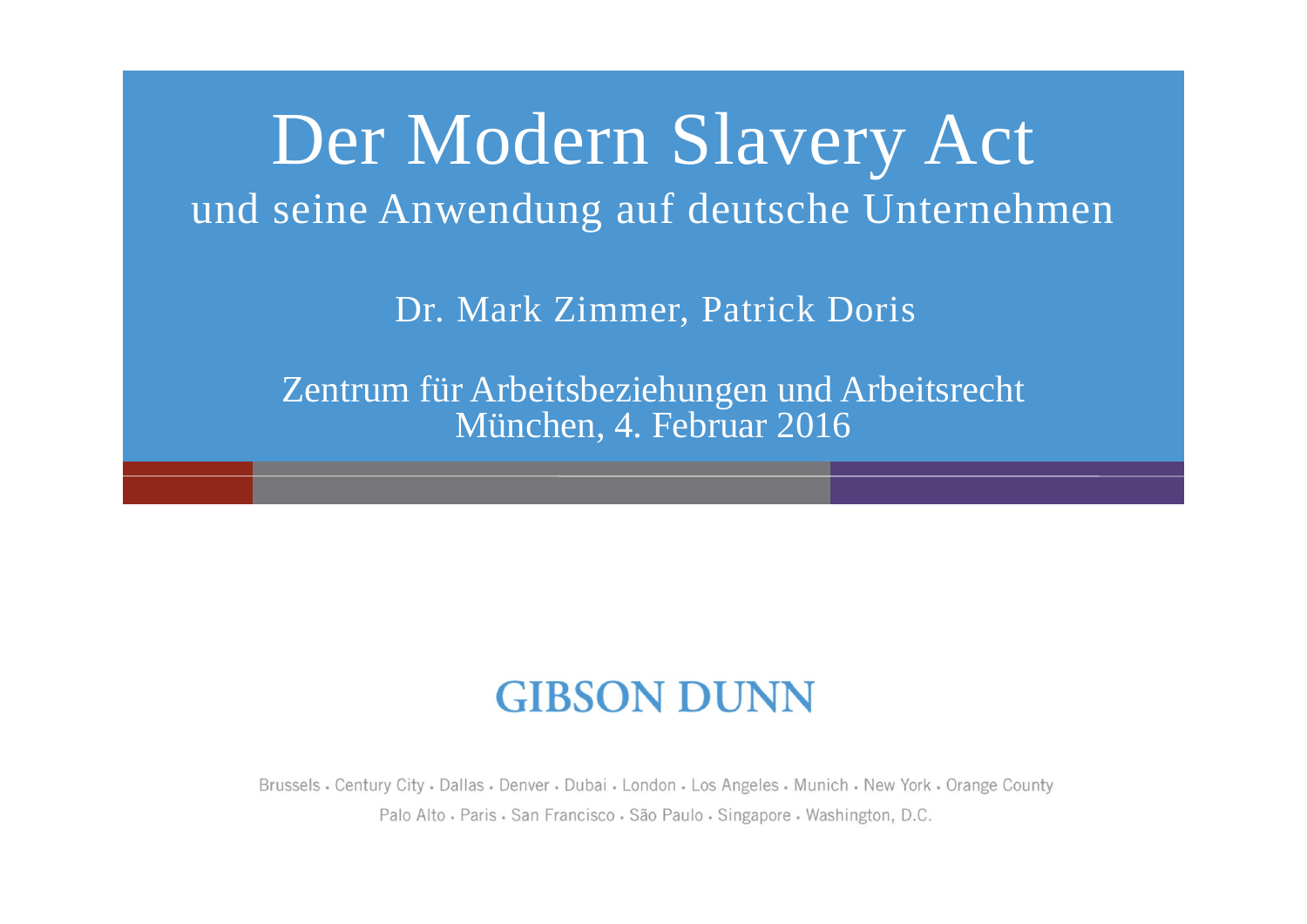## **Überblick**

- Formen moderner Sklaverei
- Aktivitäten internationaler Organisationen
- UK Modern Slavery Act
- Anwendung auf deutsche Unternehmen
- Prävention und Schutz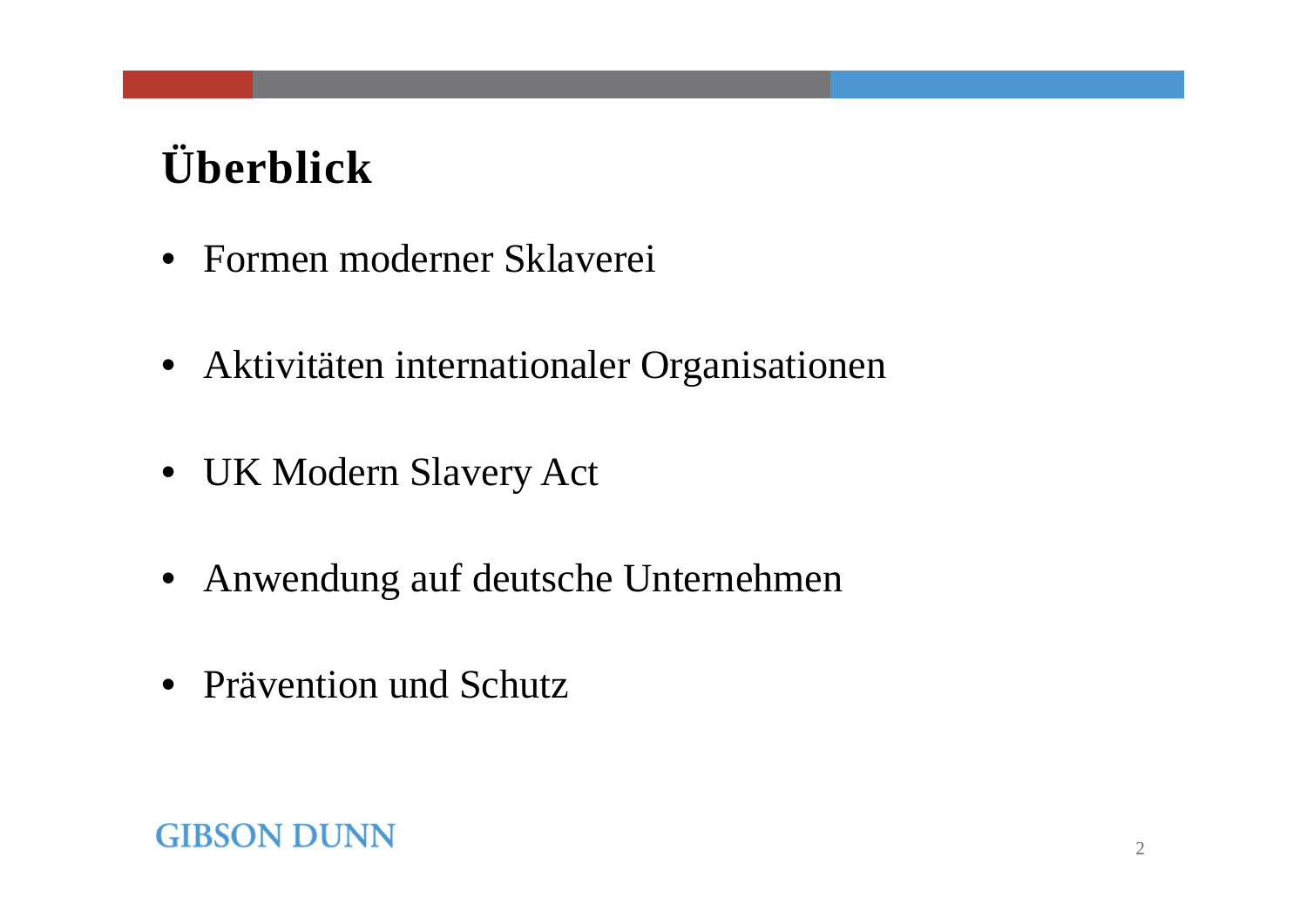#### **Formen moderner Sklaverei**

- Sklaverei, Leibeigenschaft
- Zwangsarbeit
- Kinderarbeit
- Menschenhandel



• Ausbeutung, insb. sexueller Art (v.a. Zwangsprostitution)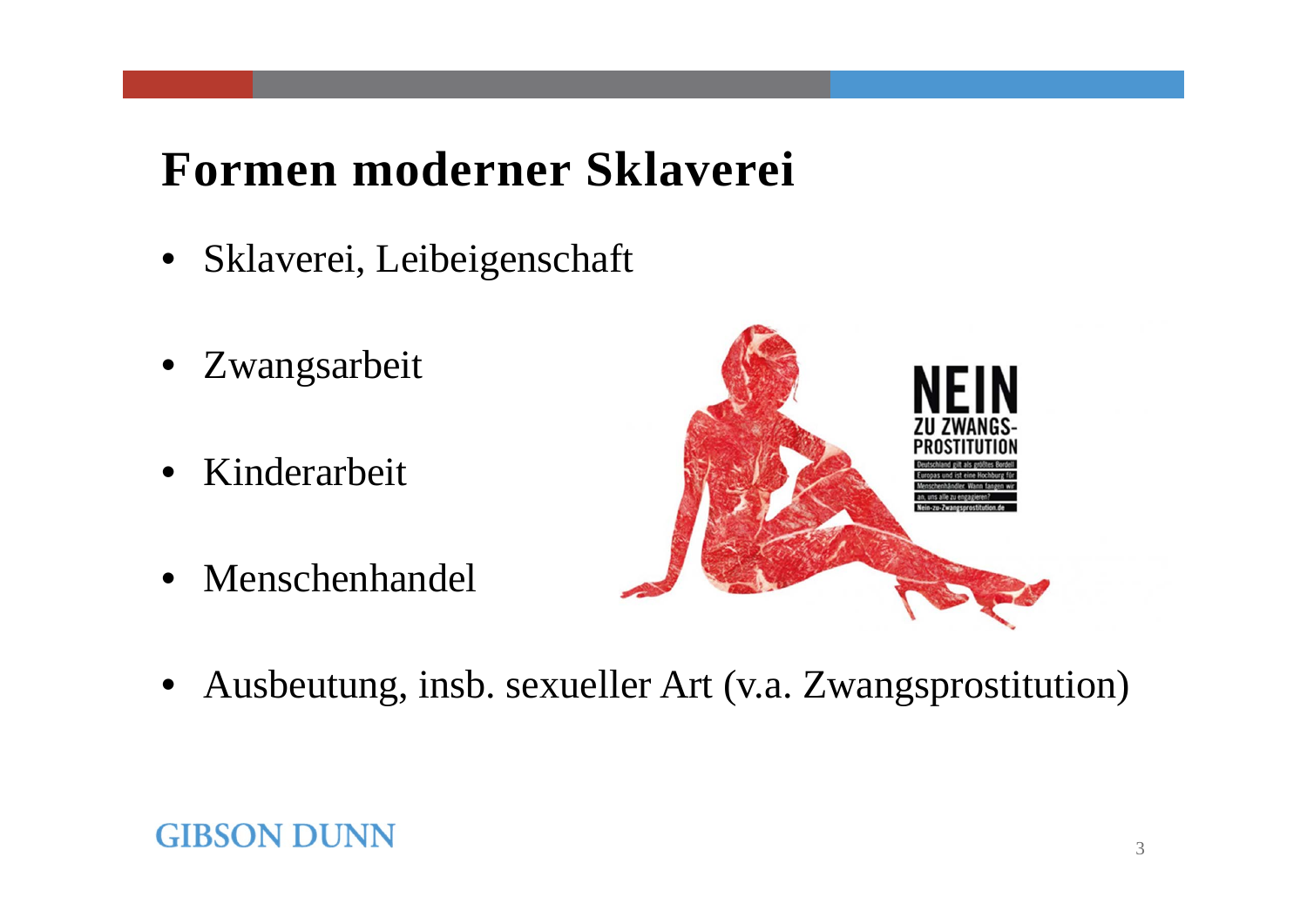#### **Aktivitäten internationaler Organisationen**

- $\bullet$ ILO: Konventionen/Erklärungen zu Zwangs- und Kinderarbeit
- $\bullet$ UNO: Guiding Principles on Business and Human Rights (2011)
- $\bullet$ OECD: Leitsätze für multinationale Unternehmen (2011)
- •CSR-Richtlinie 2014/95/EU – bis Dez. 2016 umzusetzen!
- $\bullet$ G7: Fonds Vision Zero (2015)
- $\bullet$ Frankreich: Berichtspflicht zu Zwangs- und Kinderarbeit
- •California: Supply Chain Transparency Act (2010)
- •Bayern: Gesetz zu Grabsteinen geplant (2015)
- $\bullet$ Kampagnen und gepl. Gesetz gegen Zwangsprostitution
- $\bullet$ (UK) Modern Slavery Act 2015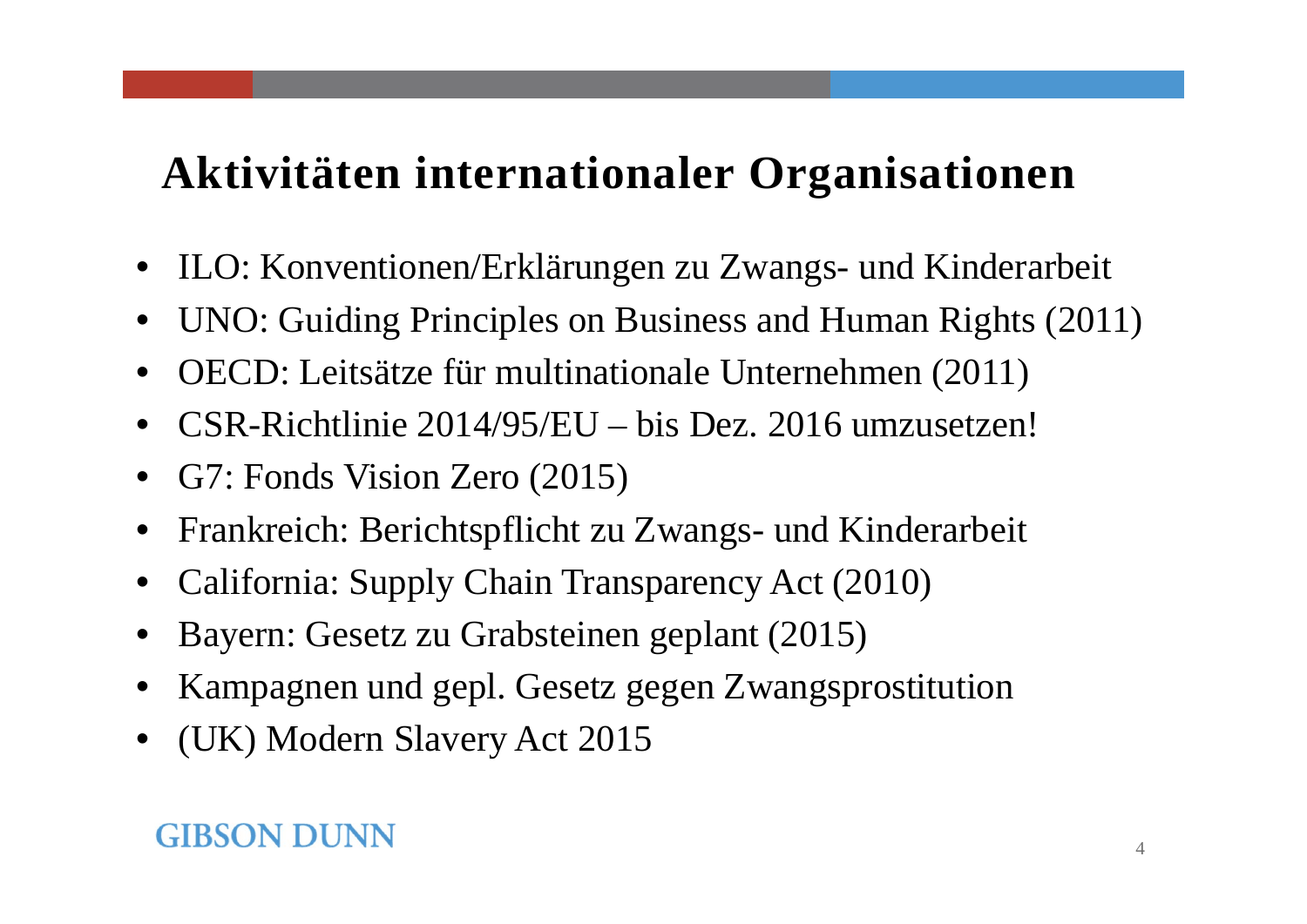#### **Modern Slavery Act 2015**

- •Engl. Gesetz gegen Zwangs-/Kinderarbeit, Menschenhandel
- •Transparenz in der Lieferkette

- •Pflicht zur jährlichen Veröffentlichung der Maßnahmen
- •Auch anwendbar auf dt. Unternehmen mit "Geschäft in UK"
- Dilemma: Prozessrisiken in USA durch Transparenz

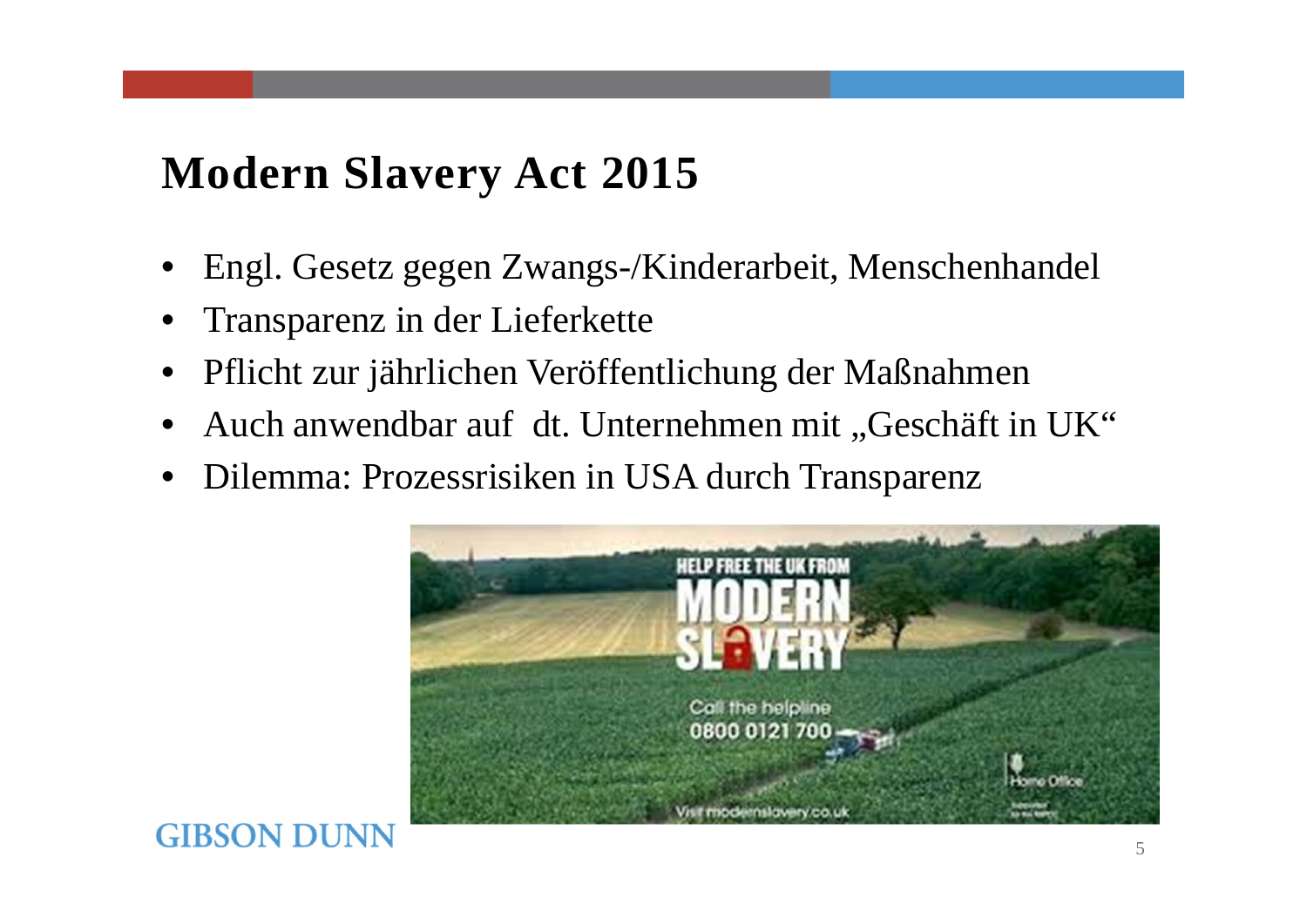**Madeleine Albright recently described human trafficking as "***the fastest growing criminal enterprise in the world.* **"**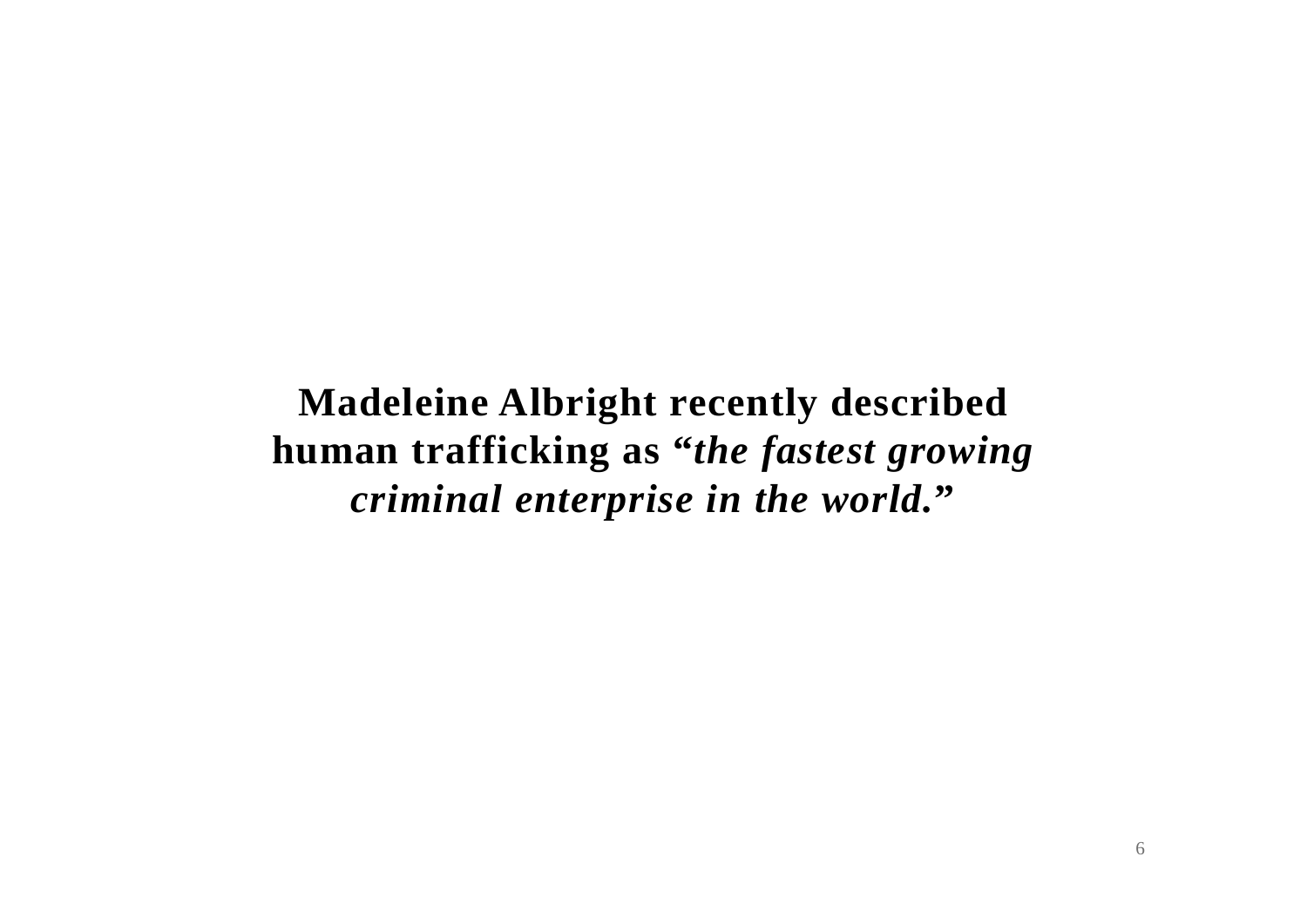## **Industries exposed to risk of slavery, forced labour or trafficking in the supply chain**

- 1. Agribusiness, notably cocoa and cotton.
- 2. Chemicals, notably ethanol and palm oil.
- 3. Apparel, in particular sportswear.
- 4. Mining and minerals.
- 5. Electronics, particularly communications technology.
- 6. Fisheries.
- 7. Construction.
- 8. Food and beverage.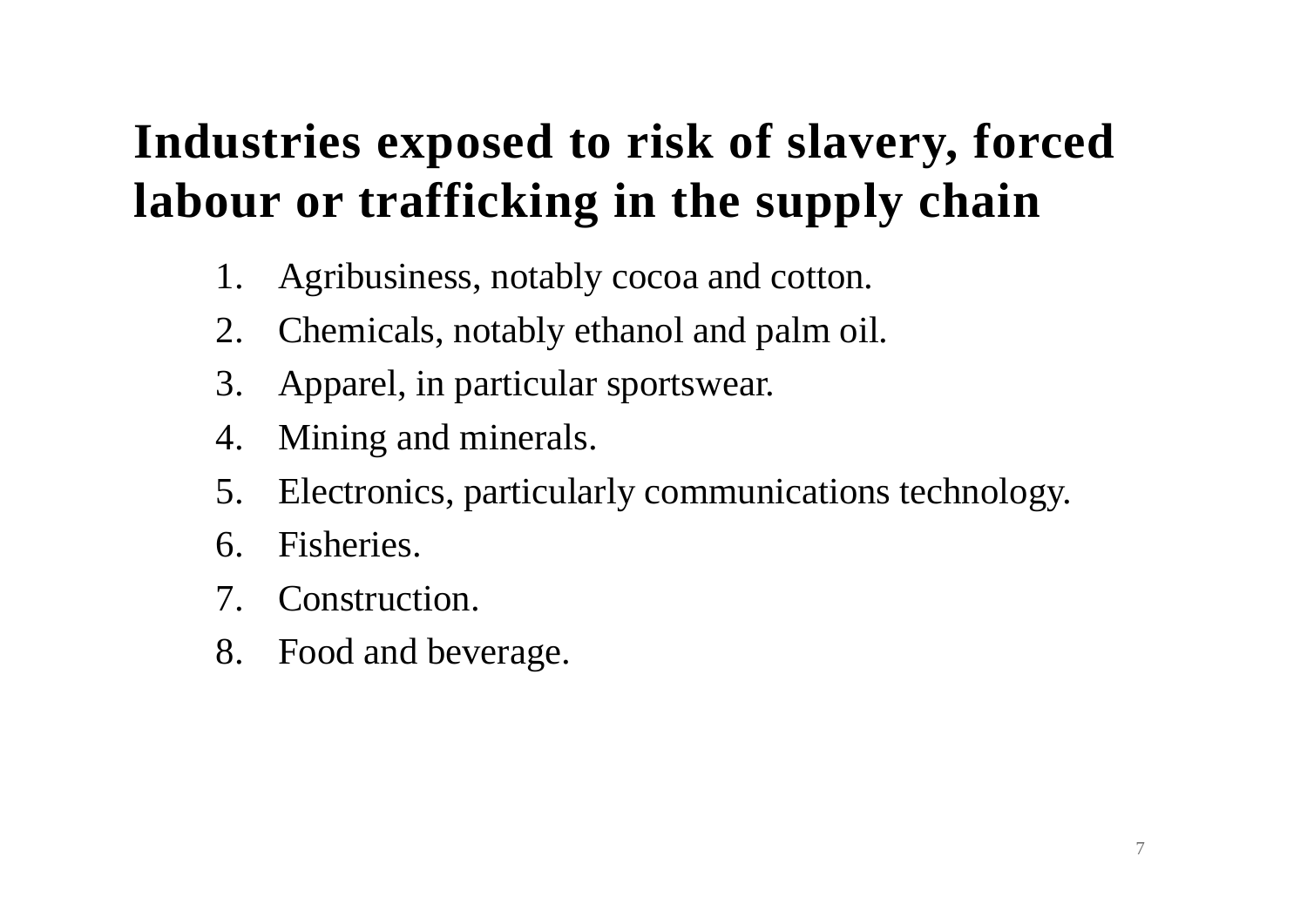#### **Global Prevalence of Slavery**

**Global Findings** 

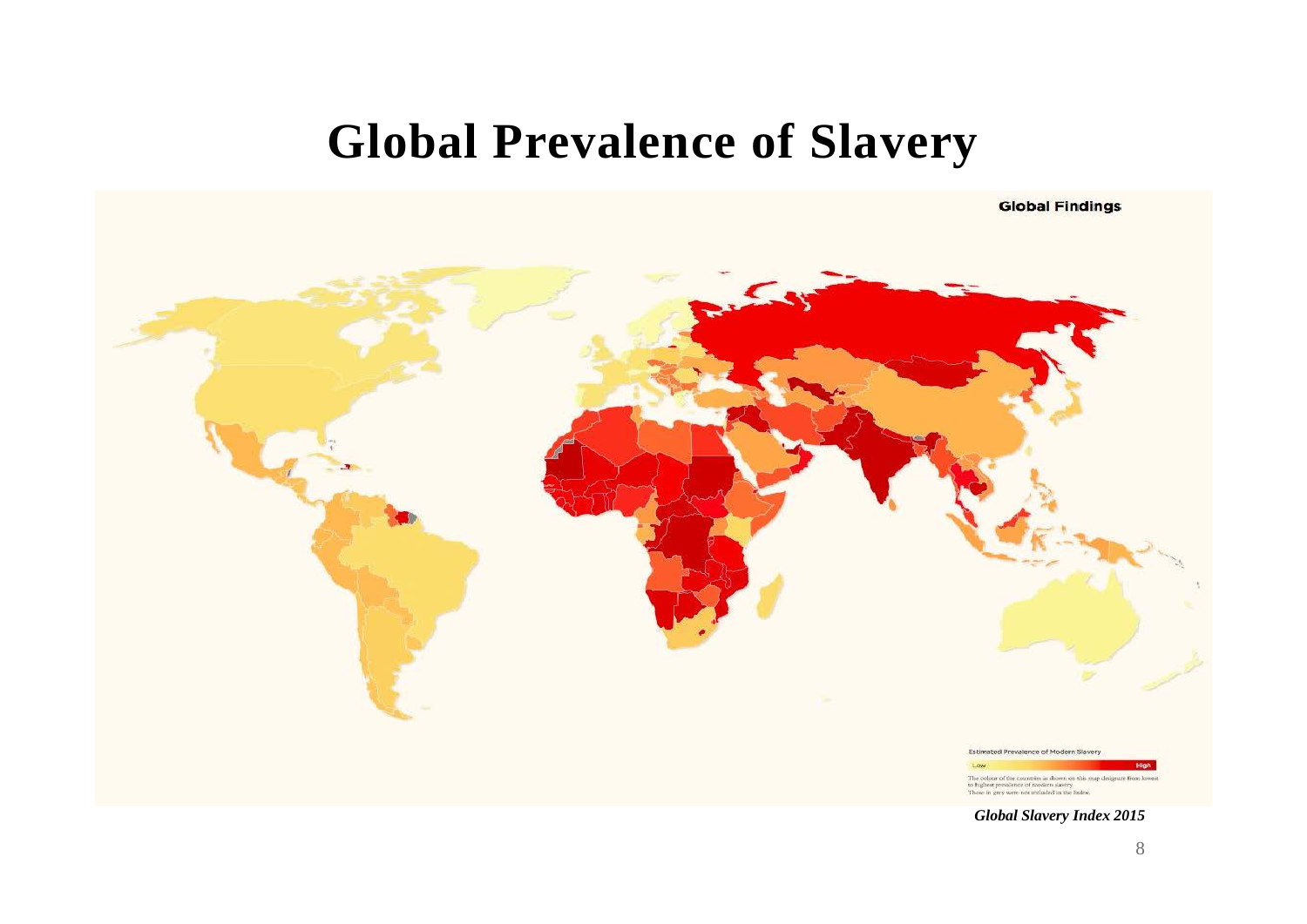#### **UK Modern Slavery Act 2015**

- • Targets modern slavery – slavery, servitude, forced or compulsory labour.
- Creates and consolidates existing slavery and human trafficking offences.
- Most importantly for businesses, the Act establishes a new transparency requirement for businesses in connection with their efforts to ensure that they are not benefitting from modern slavery.
- Notably, the Act does not introduce an offence for companies of failing to prevent modern slavery or selling products with modern slavery in the supply chain.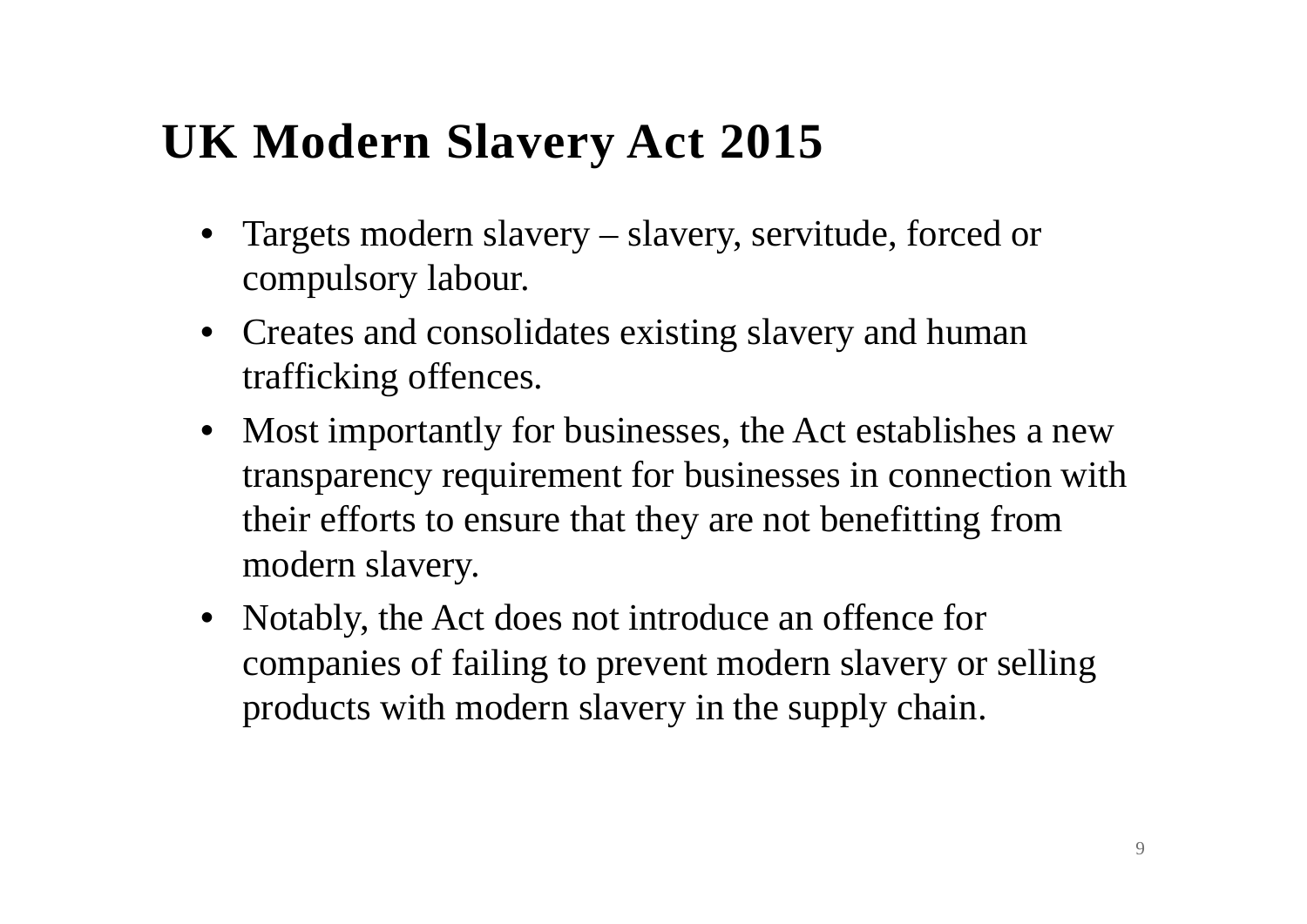#### **Modern Slavery Act – required statement**

Section 54:

- (1) A commercial organisation … must prepare a slavery and human trafficking statement for each financial year… .
- (4) A slavery and human trafficking statement for a financial year is—
	- (a) a statement of the steps the organisation has taken during the financial year to ensure that slavery and human trafficking is not taking place—
		- (i) in any of its supply chains, and
		- (ii) in any part of its own business,
	- (b) a statement that the organisation has taken no such steps.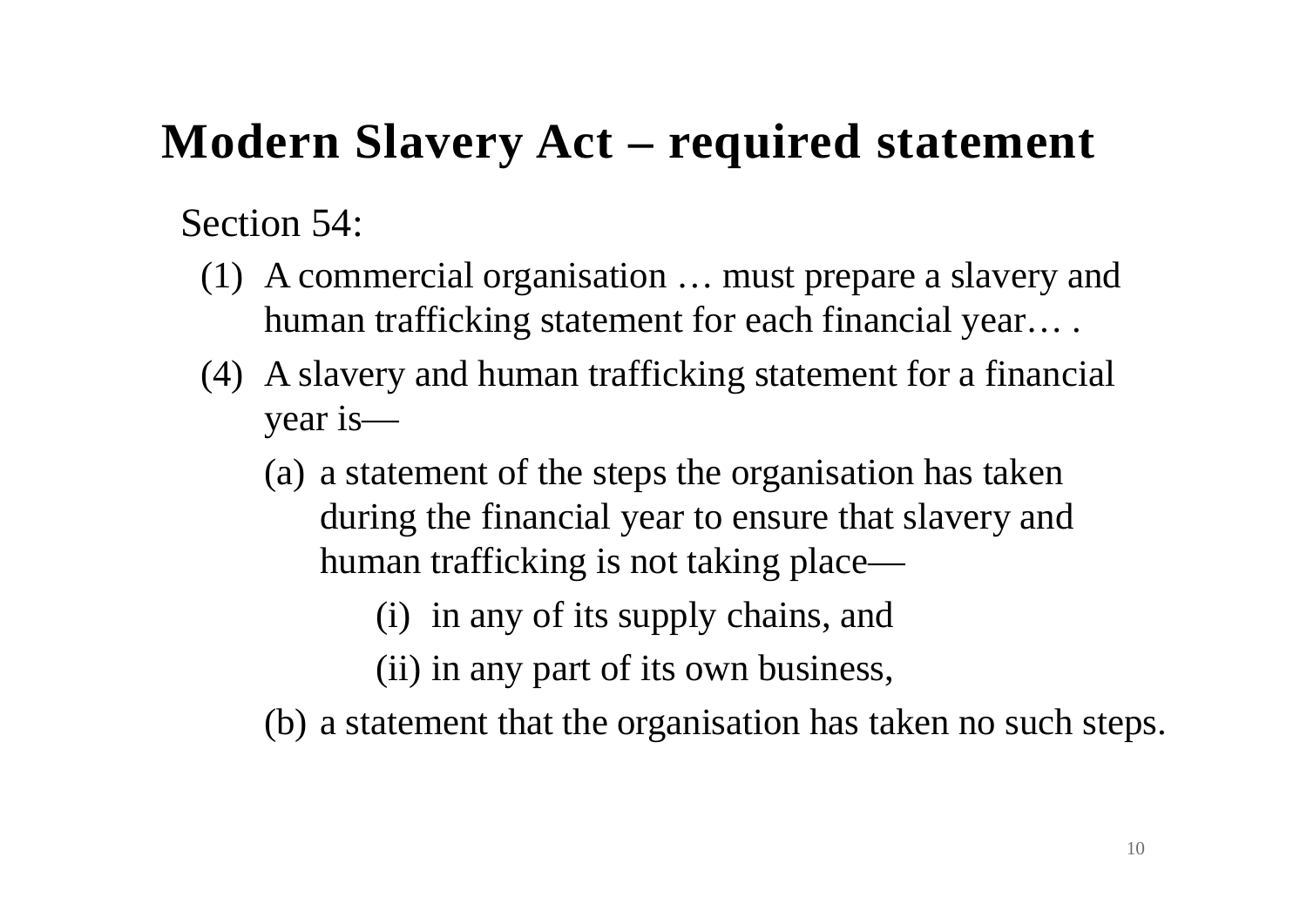## **Modern Slavery Act – who must make a slavery and human trafficking statement?**

- Applies to corporations that
	- –supply goods and services
	- –- carry on business, or a part of a business, in the UK
		- note that this is the same standard as used in the Bribery Act section 7 offence of corporate failure to prevent bribery
	- have annual turnover of £36m or more.
- Government guidance states that where a more than one group company falls under the obligation to produce a statement, the parent may produce one statement covering all such group companies, provided that the statement "*fully covers the steps that each of [those] organisations have taken in the relevant financial year.* "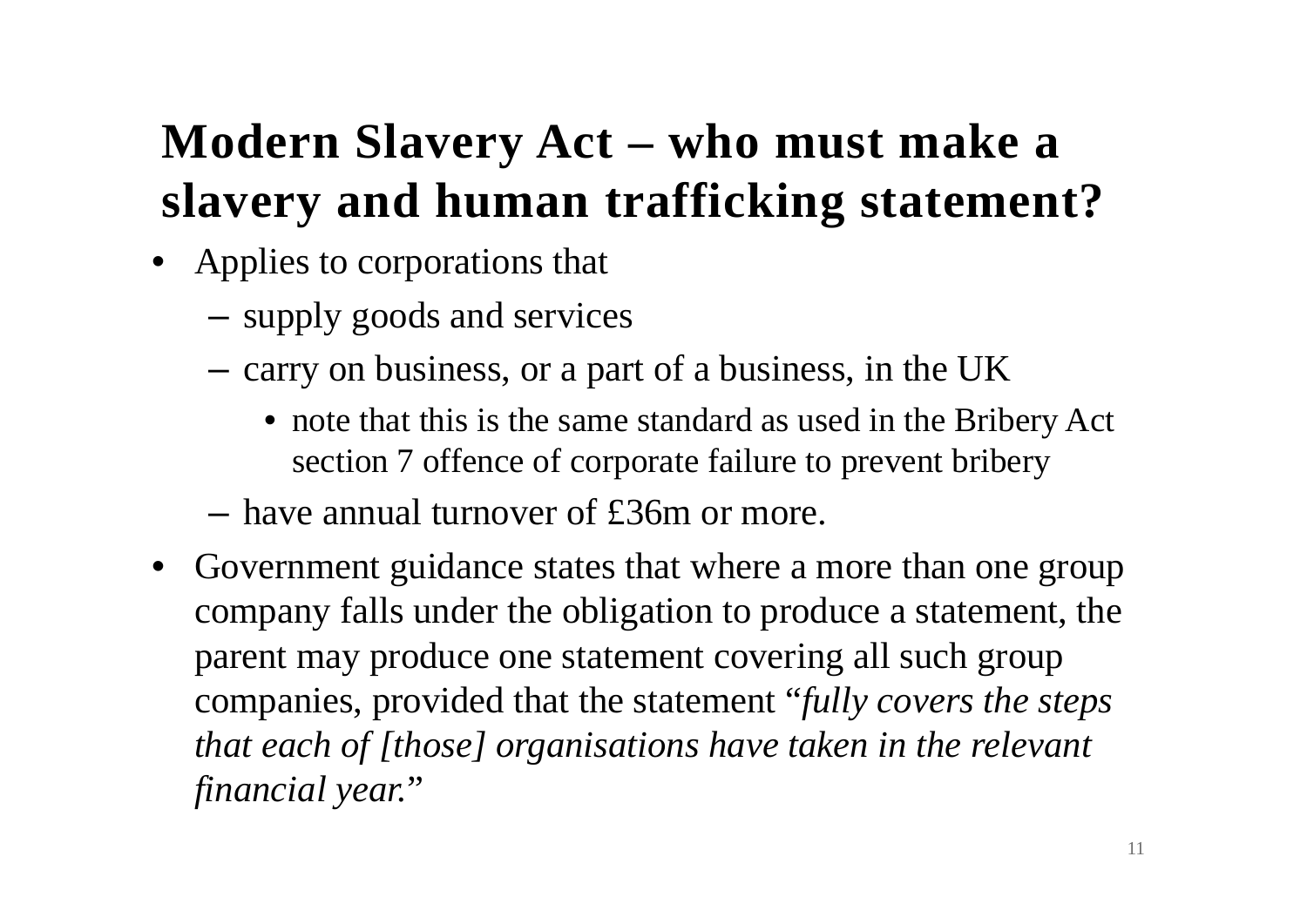### **Modern Slavery Act – what must a slavery and human trafficking statement contain?**

- $\bullet$ Section 54 prescribes no specific requirements for the statement.
- • The Government's guidance talks of businesses "capturing all the actions" they have taken.
- $\bullet$  Section 54(5) provides that statement *may include* info on —
	- the organisation's structure, its business and its supply chains;
	- its policies in relation to slavery and human trafficking;
	- its relevant due diligence processes;
	- the parts of its business and supply chains at related risk, and the steps it has taken to assess and manage that risk;
	- its effectiveness in ensuring slavery is not taking place in its business or supply chains, against performance indicators it considers appropriate;
	- training about slavery and human trafficking available to its staff.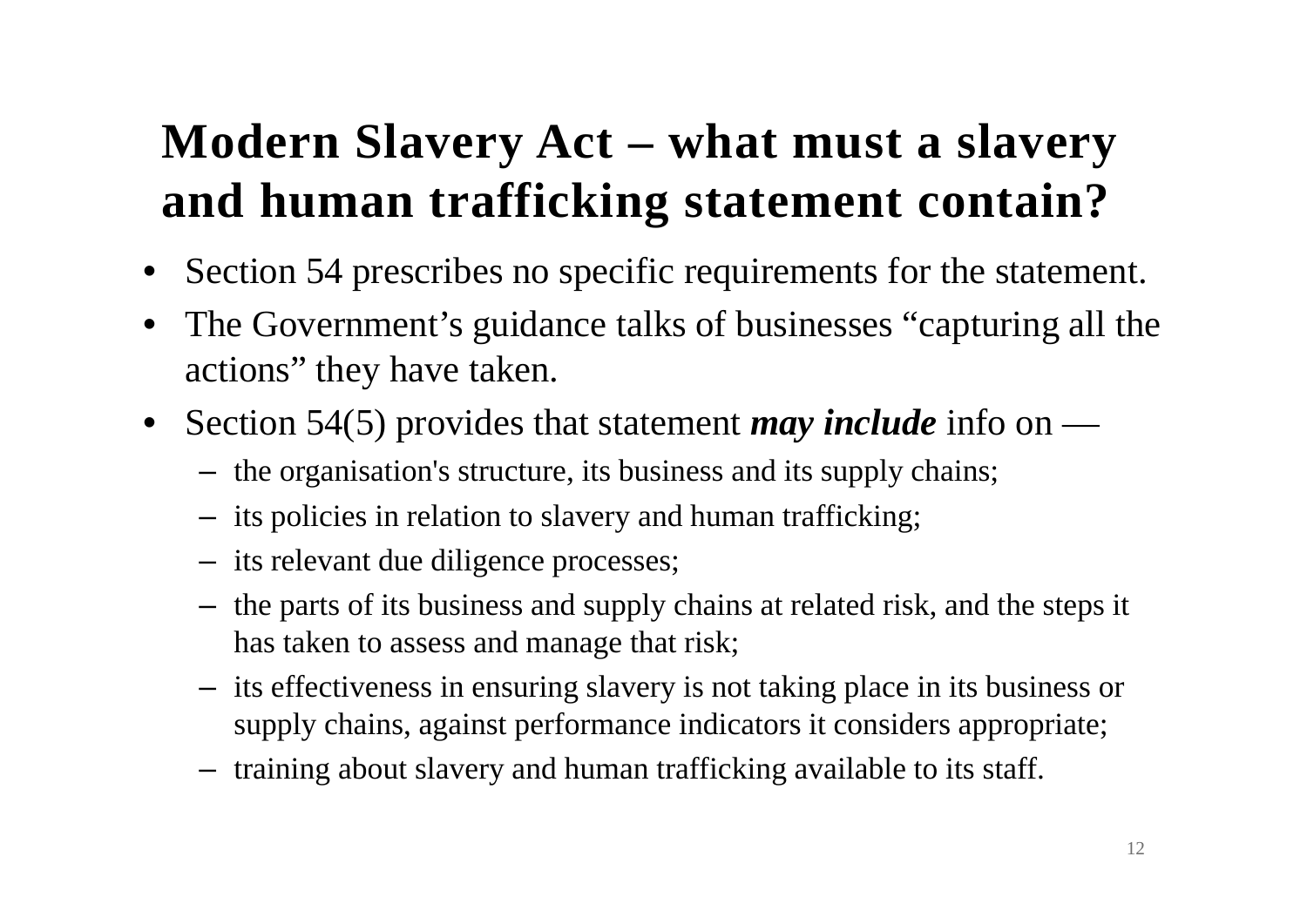#### **Modern Slavery Act 2015: Formalities re slavery and human trafficking statements** Statement must be:

- • Approved by the Board.
	- •Note Board's potential reputational and legal obligations.
- $\bullet$ Signed by a director.
- $\bullet$  Published on the organisation's website, with a link to the statement in "*prominent place on that website's homepage*".
- If a business fails to produce a slavery and human trafficking statement for a particular financial year the government may seek an injunction through the courts. No criminal liability or other penalty for failure.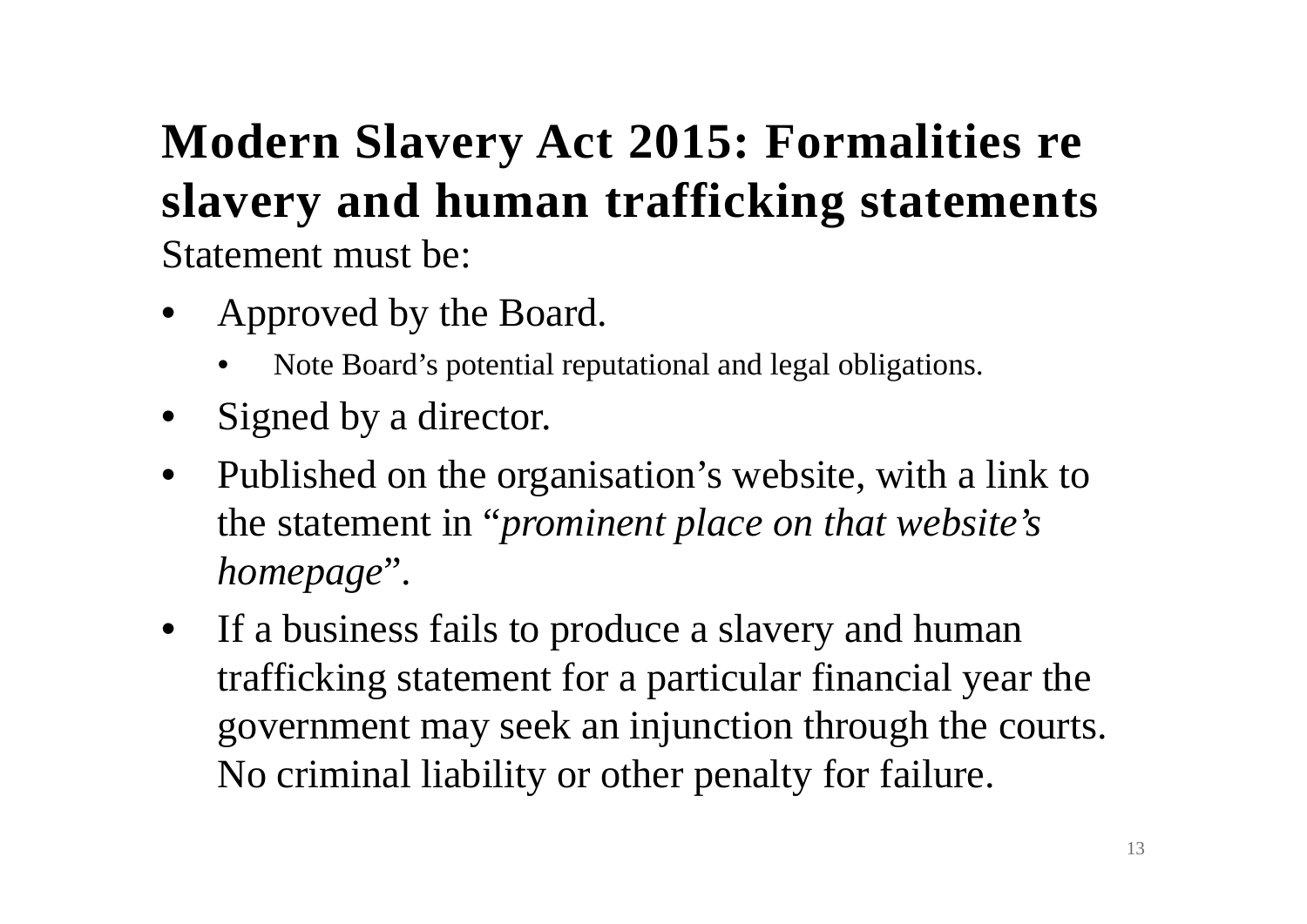#### **U.S. Litigation Risk**

- • Many multi-national companies are being sued on transnational supply chain theories.
- • Some examples from 2015: Costco, CP, Hershey, Mars, Iams, Procter&Gamble, Mitsubishi, Nissan, Mitsui.
- Many more industries are being targeted:
	- Cocoa Industry (Hershey, Mars)
	- Beverage Industry (e.g., Coca-Cola)
	- –Coffee Industry (e.g., Starbucks)
	- –GMO Industry (e.g., Monsanto, Syngenta)
	- Palm Oil Industry (e.g., Wilmar)
	- Retail Industry (e.g., Wal-Mart, Mary Kay)
	- Technology Industry (e.g., Apple)
	- Frozen Seafood (e.g., Costco)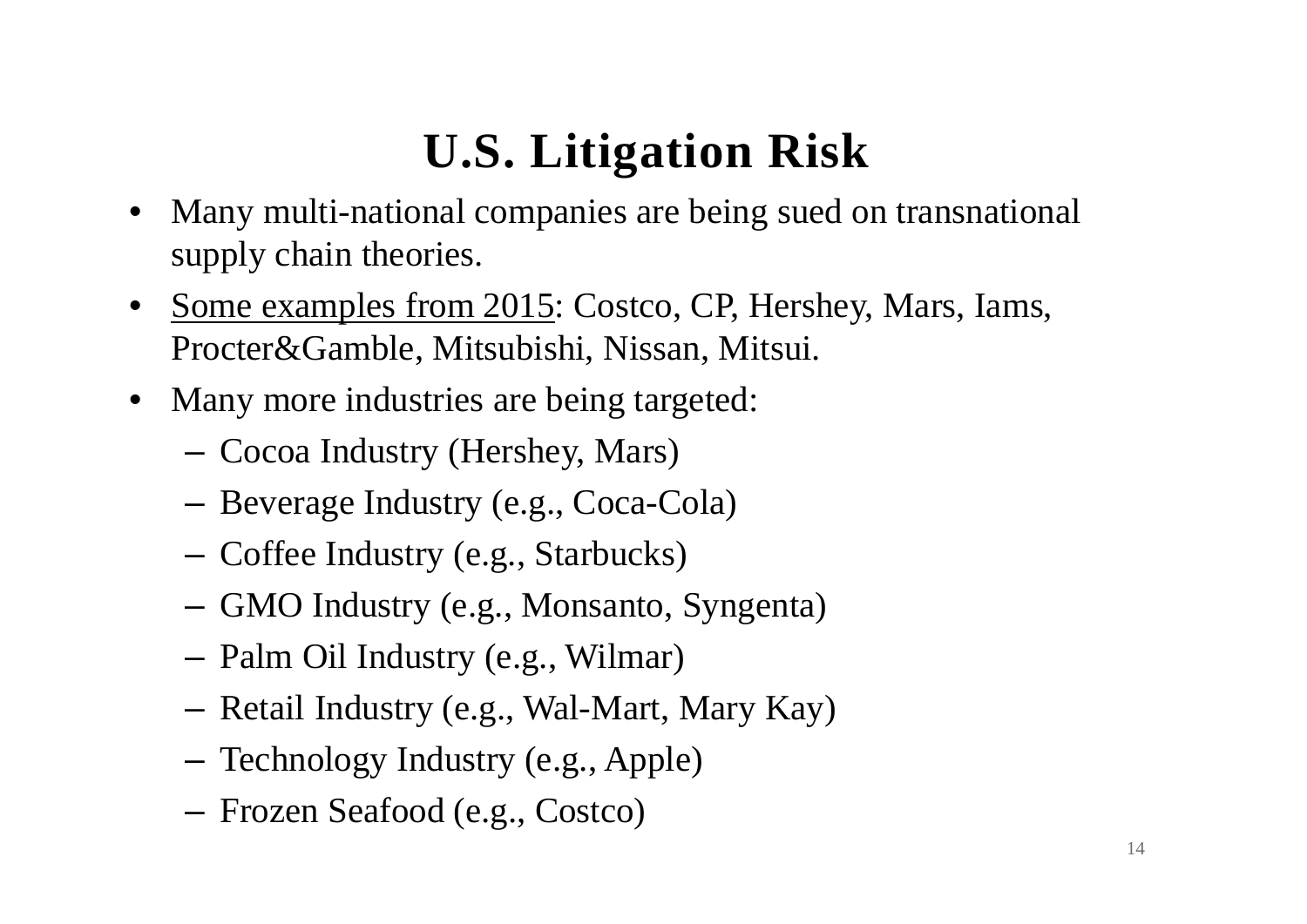## **Chocolate Case Study**

- "The defendants are *well aware* of the child slavery problem in the Ivory Coast. They *acquired this knowledge firsthand* through their numerous visits to Ivorian farms.
- "[T]he defendants *knew of the child slave labor problems* in the Ivorian cocoa sector due to the many reports issued by domestic and international organizations."
- "The defendants' *control* over the Ivory Coast cocoa market further supports the allegation that the defendants acted with the purpose to facilitate slavery."
- "According to the complaint, the defendants had enough control over the Ivorian cocoa market that they *could have stopped or limited* the use of child slave labor by their suppliers."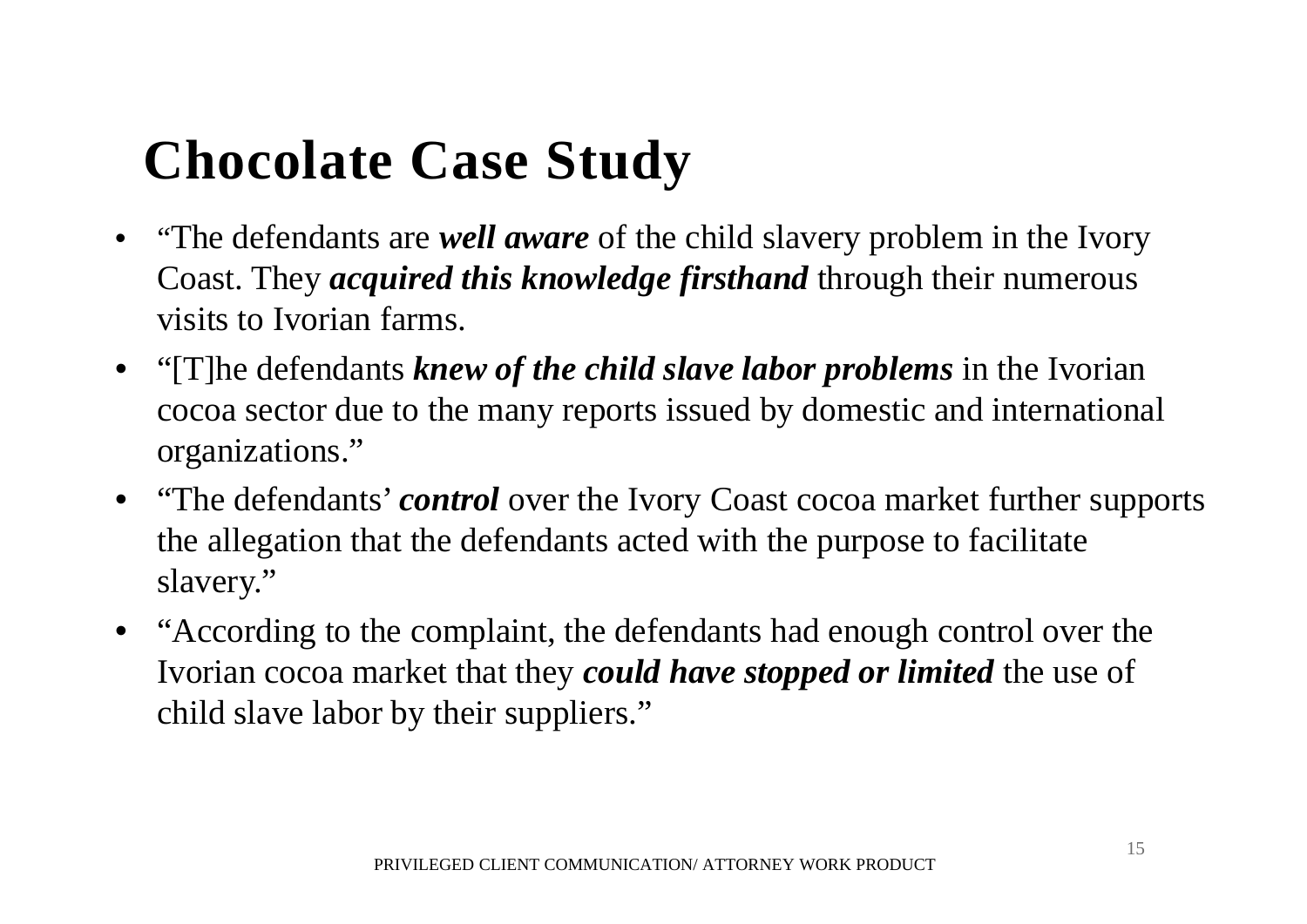## **Supply Chain Transparency and Litigation Risk: Think Like A Plaintiff Lawyer**

COMPARE The Transparency in Supply Chains Act:

Companies must disclose "efforts to eradicate slavery and human trafficking from [their] direct supply chain for tangible goods offered for sale."



WITH Plaintiffs' First Amended Complaint in *Chocolate Case Study*:

"[Defendant's] Standards of Business Conduct states that [Defendant] 'is against all forms of exploitation of children. [Defendant] does not provide employment to children before they have reached the age to have completed their compulsory education ... and expects its suppliers to apply the same standards. . . . [Defendant] also requires all of its subcontractors and Outsourcing Contractors to adhere to [Defendant's] Corporate Business Principles, and chooses its Suppliers based on, inter alia, their 'minimum corporate social responsibility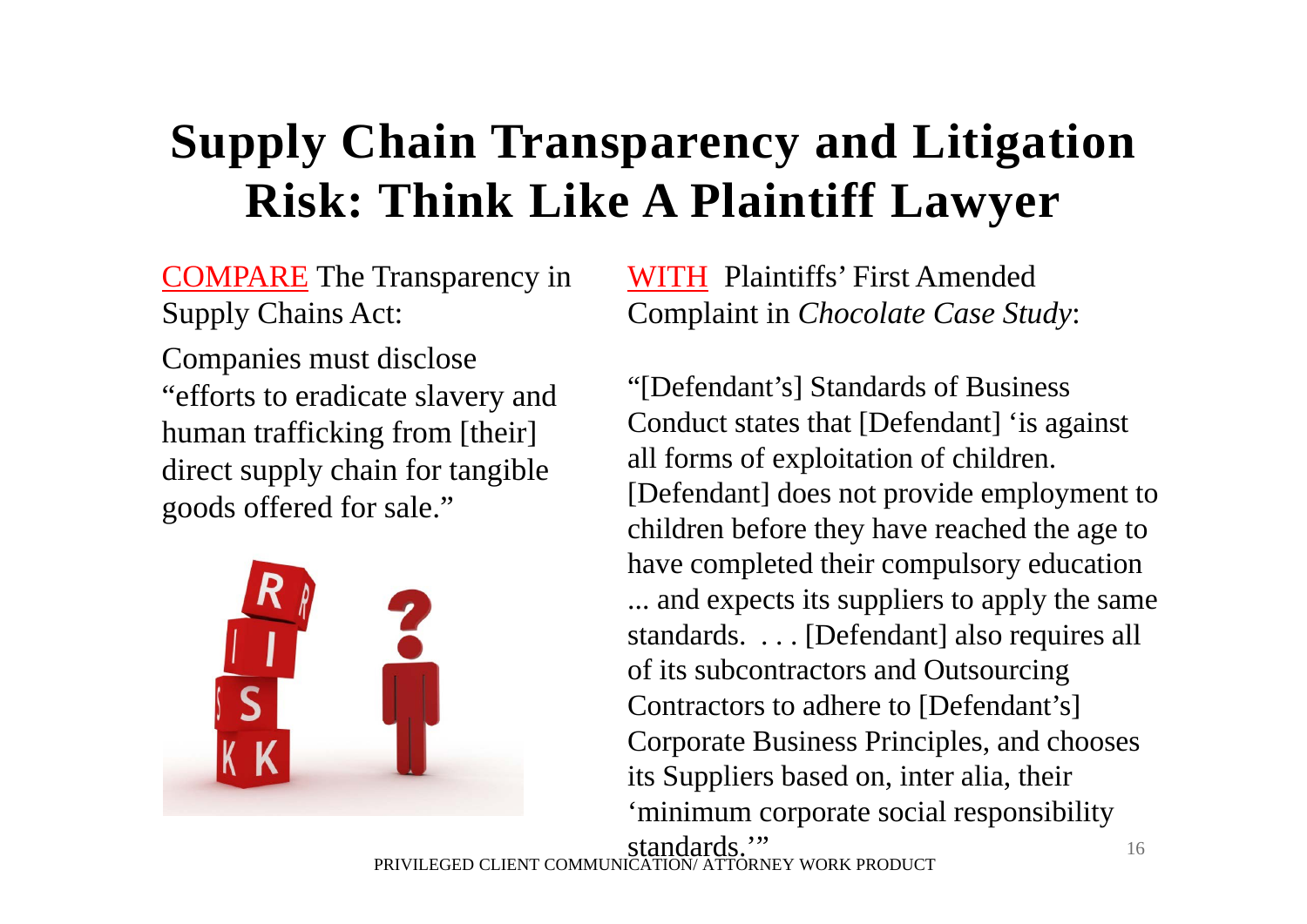### **Supply Chain Transparency and Litigation Risk: Think Like A Plaintiff Lawyer**

COMPARE Modern Slavery Act: Companies must disclose the "*steps the organisation has taken during the financial year to ensure that slavery and human trafficking is not taking place.* "



WITH Plaintiffs' First Amended Complaint in *Chocolate Case Study*:

"*[Defendant's] Commitment to Africa Brochure: . . . states that the '[s]upport provided to farmers ranges from technical assistance on income generation to new strategies to deal with crop infestation, to specific interventions designed to address issues of child labor.' 'Specific programs directed at farmers in West Africa include field schools to help farmers with supply chain issues, as well as a grassroots 'training of trainers' program to help eliminate the worst forms of child labor.'* "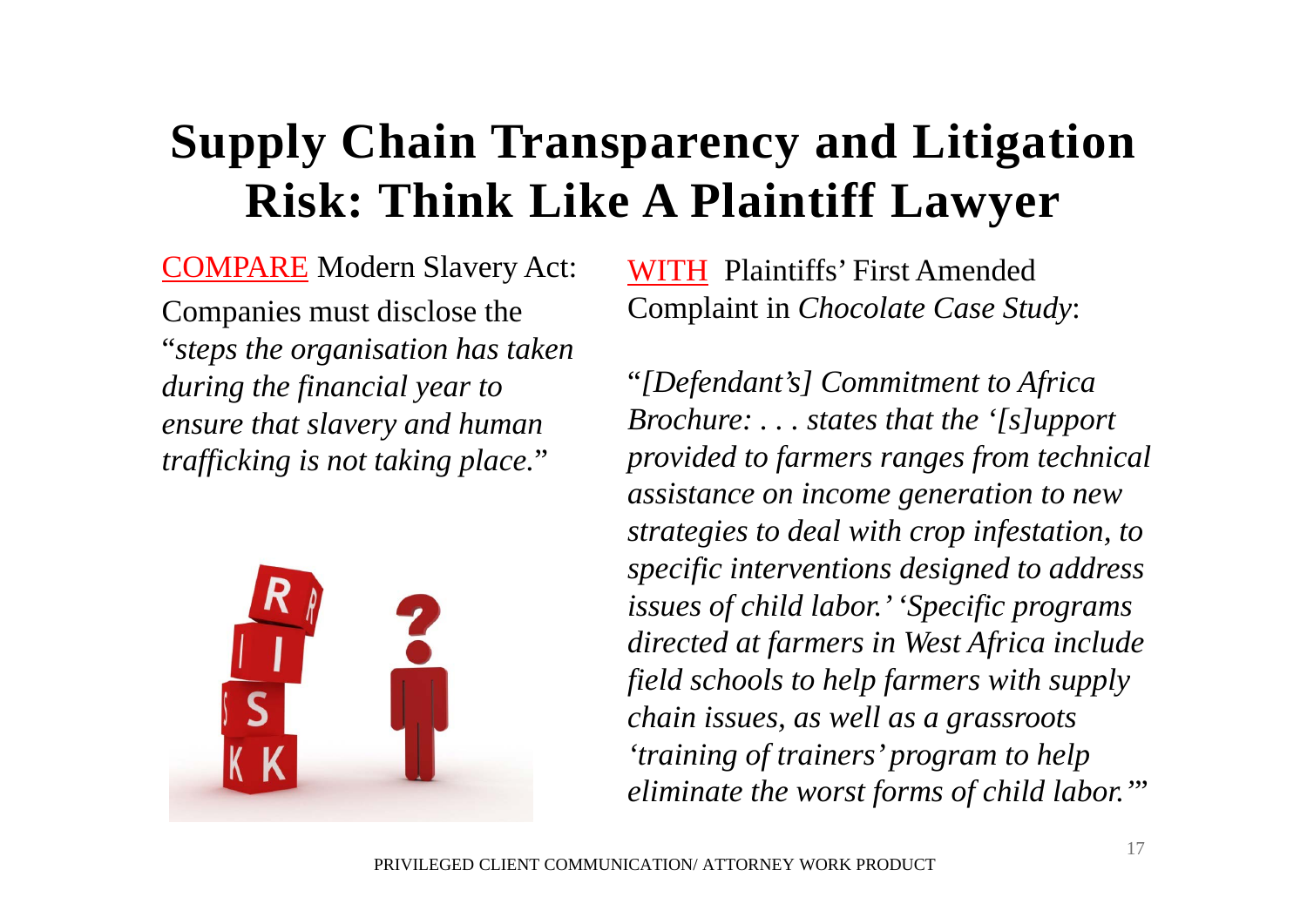#### **Supply Chain Transparency and Litigation Risk: Think Like A Plaintiff**

"Defendants, because of their economic leverage in the region and exclusive supplier/buyer agreements each had the ability to control and/or limit the use of forced child labor by the supplier farms and/or farmer cooperatives from which they purchased their cocoa beans, *and indeed maintained specific policies against the use of such forced labor practices*."

Plaintiffs' First Amended Complaint in *Chocolate Case Study*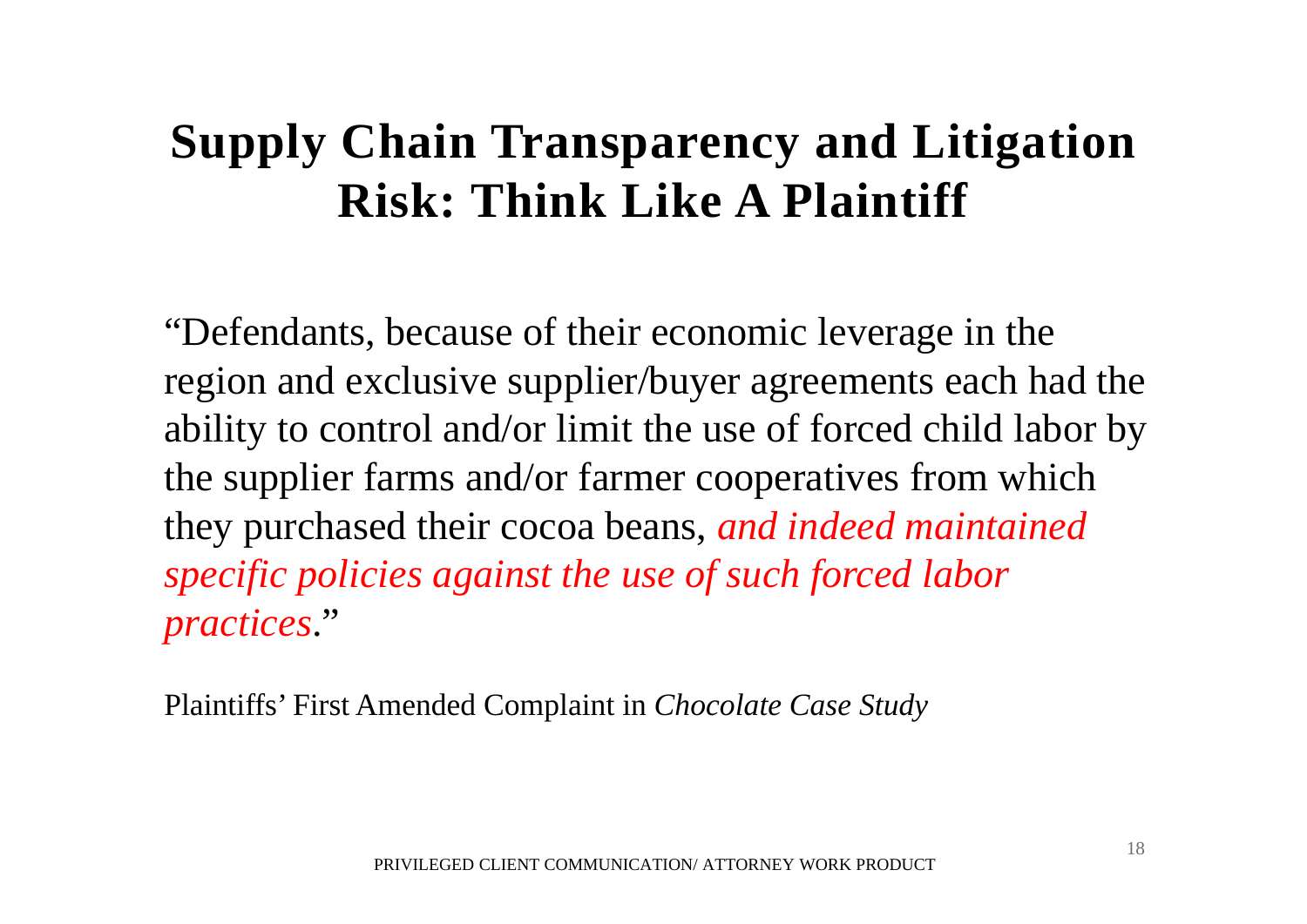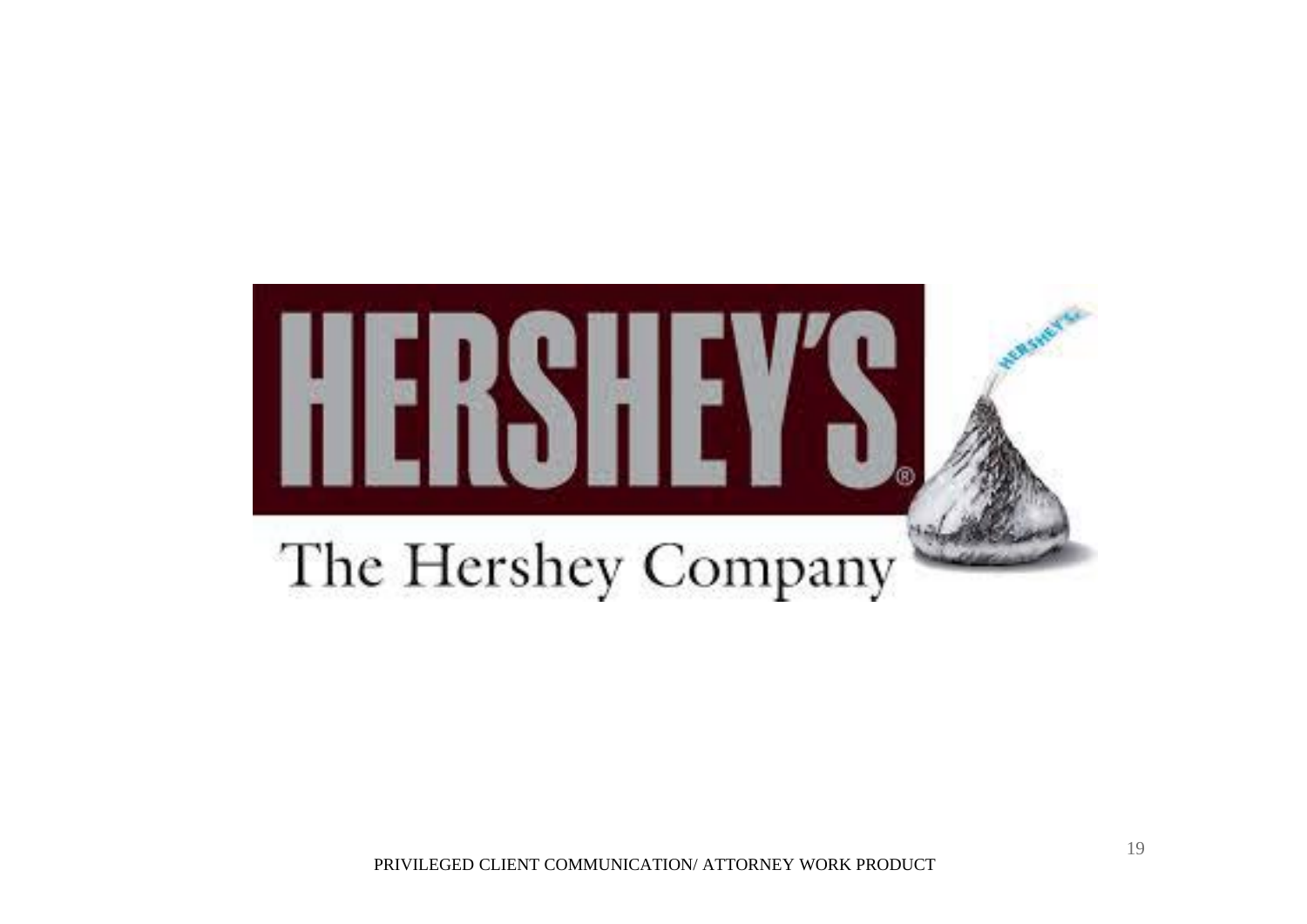# **Hershey Litigation**



Demand for inspection pursuant to 8 *Del. C.* §220 because "*there are substantial grounds to believe that the Company's Board of Directors has caused or permitted the Company to support the use of unlawful child labor, in fact integrating this illegal conduct into its business model.*"

•Child labor/trafficking laws in Ghana and Côte d'Ivoire.

•Includes allegations of violations of the US Trafficking Victims Protection Act, and the California Transparency Supply Chain Act of 2010.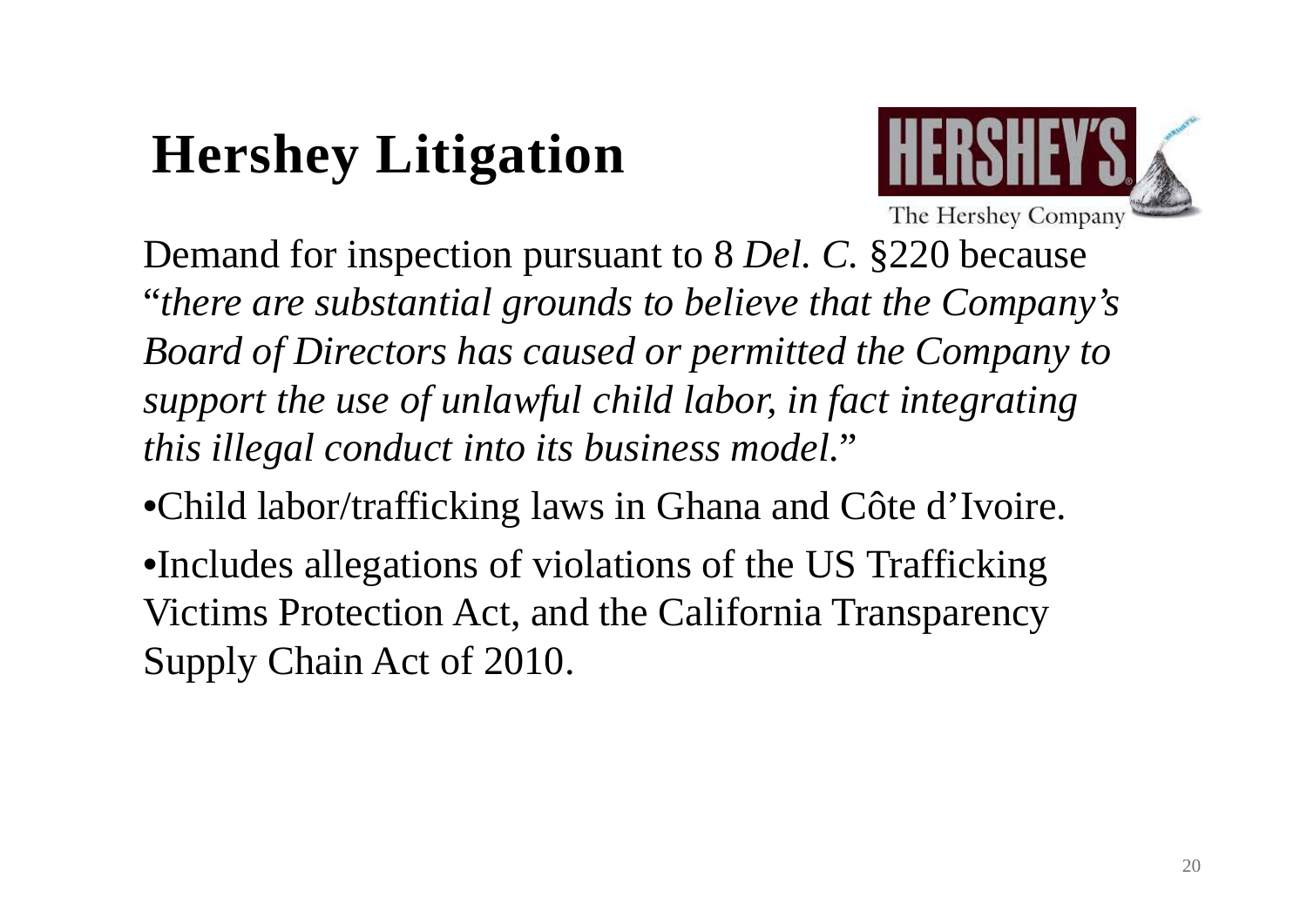## Spectrum of likely responses to increasing transparency requirements

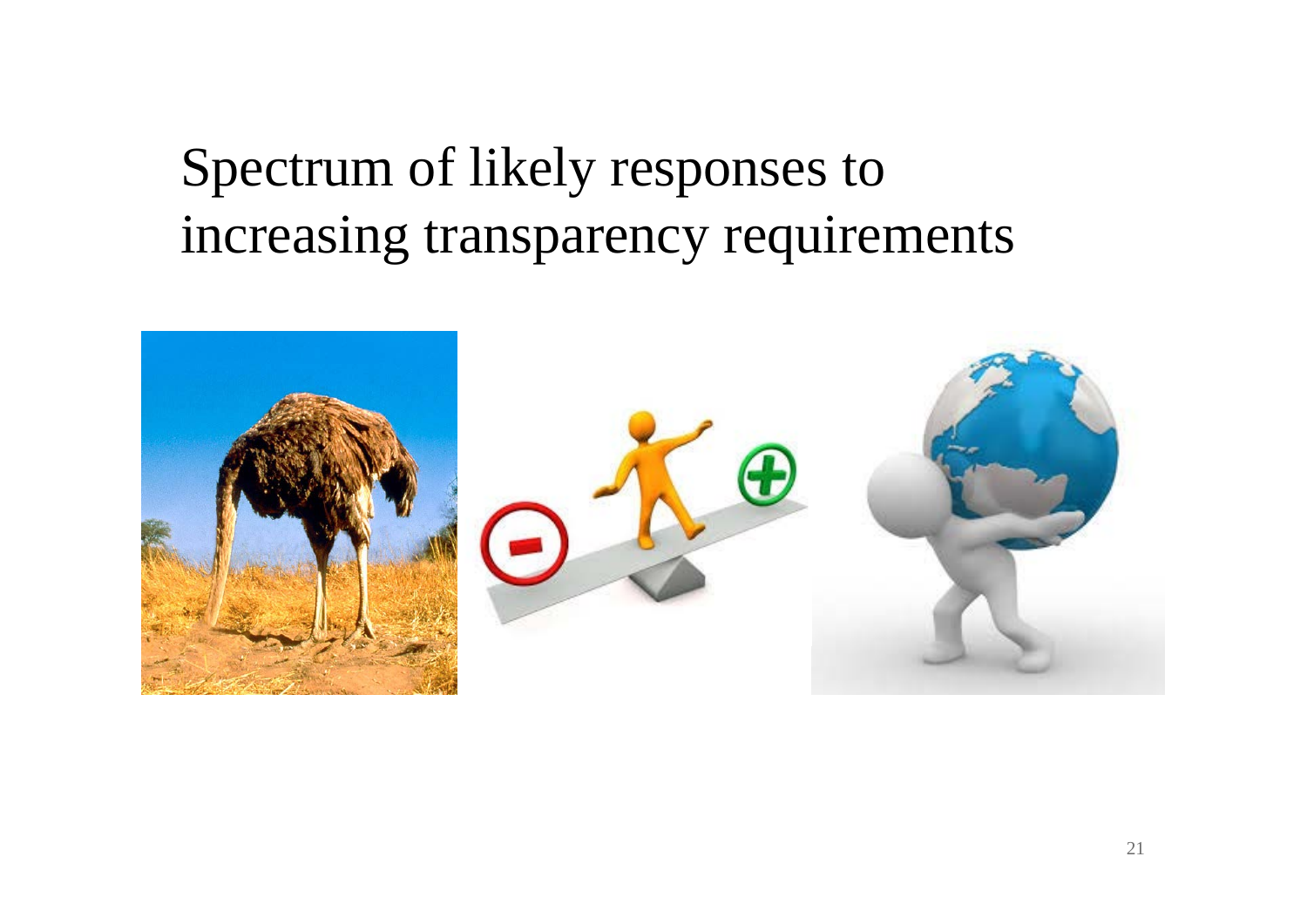## **Planning re transparency requirements**

- 1. Develop and publish a disclosure statement.
- 2. Revise/create relevant policies (Supplier Code of Ethics).
- 3. Certification, plus verification and auditing as necessary.
- 4. Consider which documents are made public (and which may be exposed to risk of disclosure).
- 5. Make suitable arrangements re training/internal accountability
- 6. Direct all inquiries re supply chains to legal department; ensure consistent/thoughtful responses.
- 7. Consider ability and strategy for managing up the supply chain.
- 8. Integrate legal, media and NGO engagement strategies.
- 9. Ensure ability to comply in full with public-facing statements.
- 10. Monitor legal developments.
- 11. Track relevant press reporting.
- 12. Industry and regional benchmarking.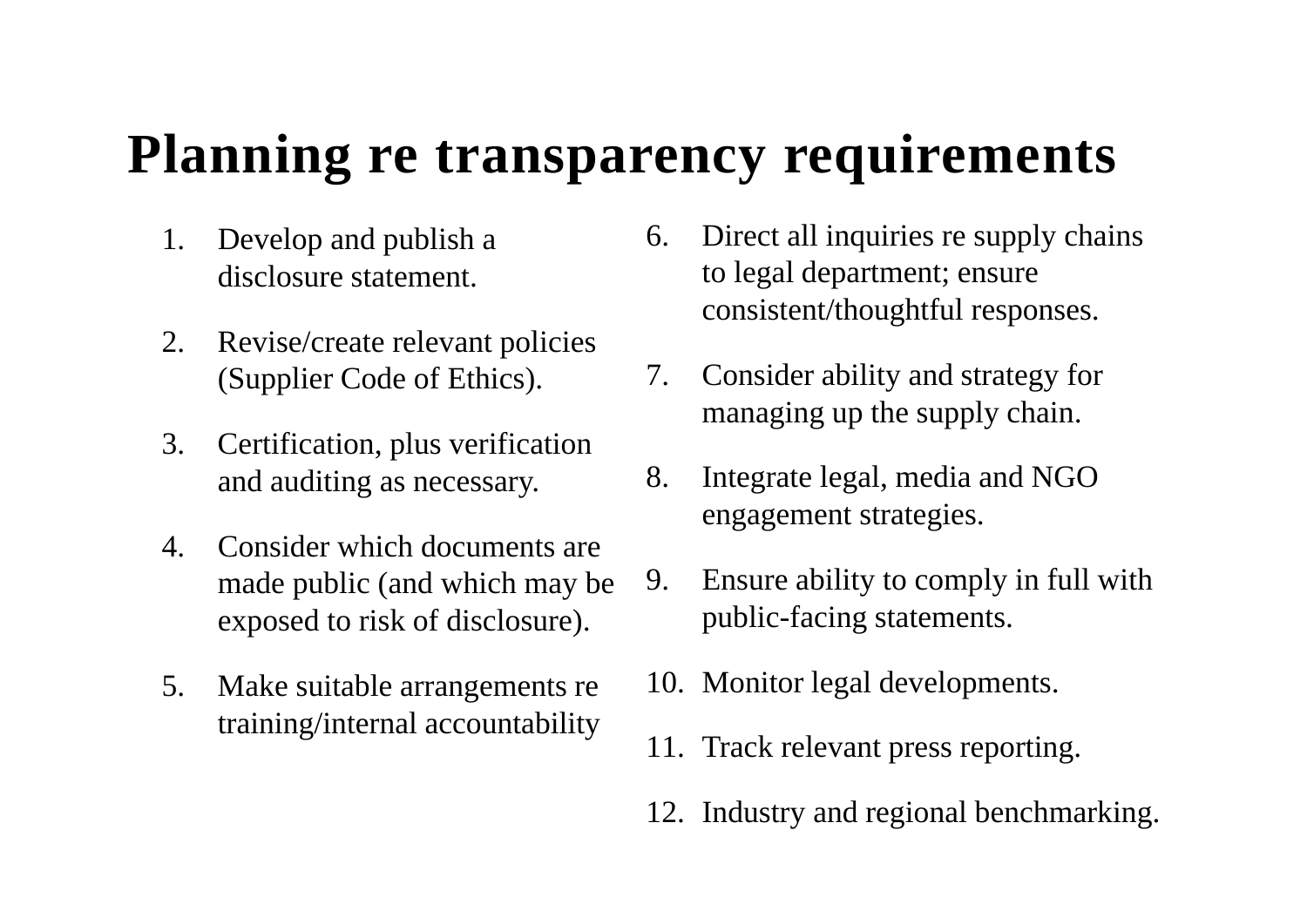# **Auditing Practices**

- *Planning, scoping and targeting*  proportionality/risk assessment.
- *Auditor selection* ensure auditors are suitably qualified and measured, and that they know what is required and, just as importantly, what is not required by the applicable home state and host state laws.
- *Response* if an auditor (or indeed any one else) alerts you to unlawful activity, do not ignore it.
- *Assertion of control* It can be dangerous to claim control over suppliers and/or to make assurances about their practices. Note examples from *Hershey*.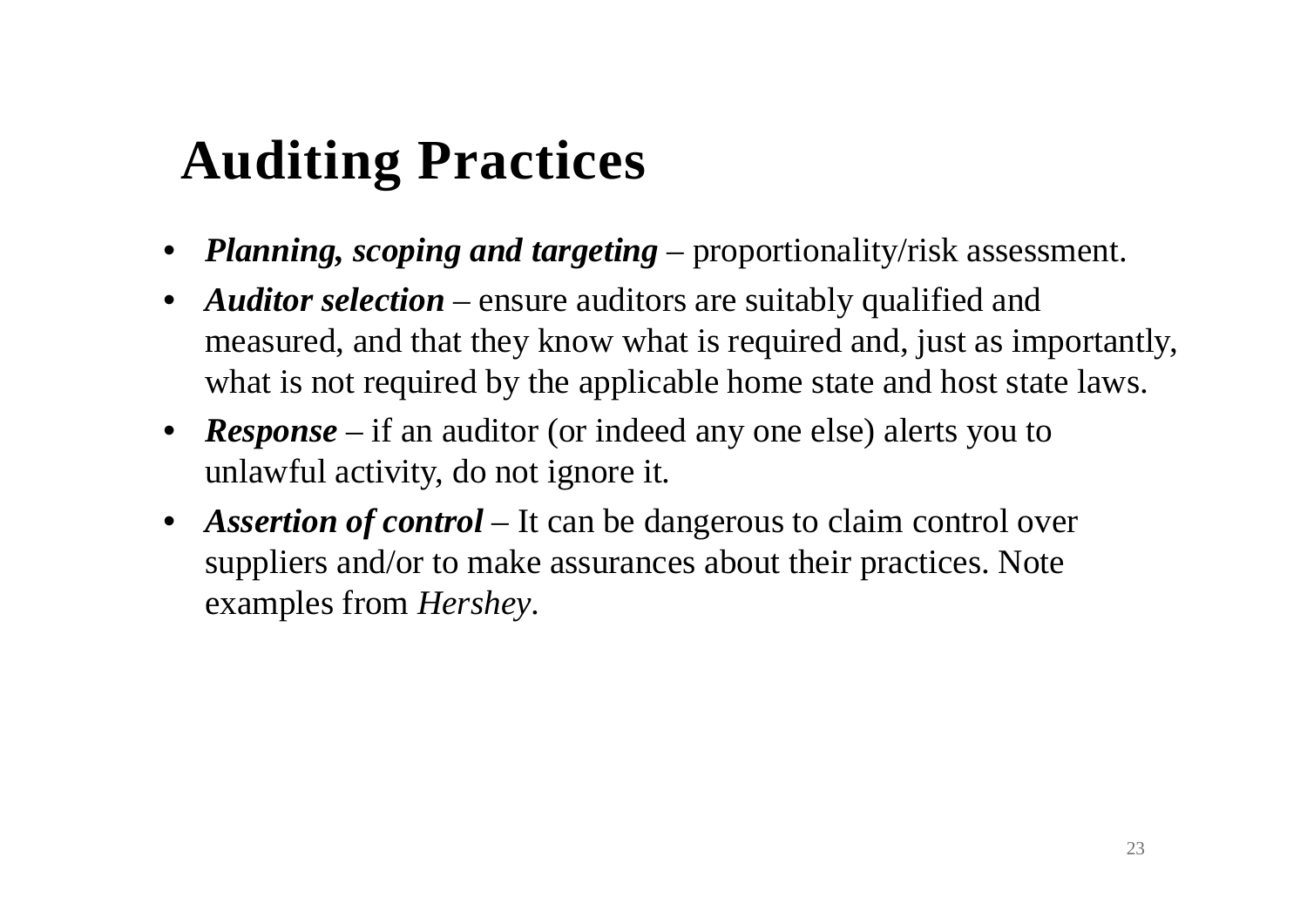# **Managing the competing risks**

- $\bullet$ Be aware of the risks of "over-compliance".
- $\bullet$ Risk-assessment is fundamental to a proportionate compliance regime.
- •Quickly escalate and respond to red-flags.
- •Comply with laws re transparency.
- •Be aware of risks for employees as well as the company.
- $\bullet$  Consider how others will use your disclosures.
	- NGOs.
	- –Litigants (victims of violations, shareholders, plaintiff firms).
	- Prosecutors.
- Consider benchmarking.
- • Do not make assertions that you do not know are true or that you cannot guarantee.